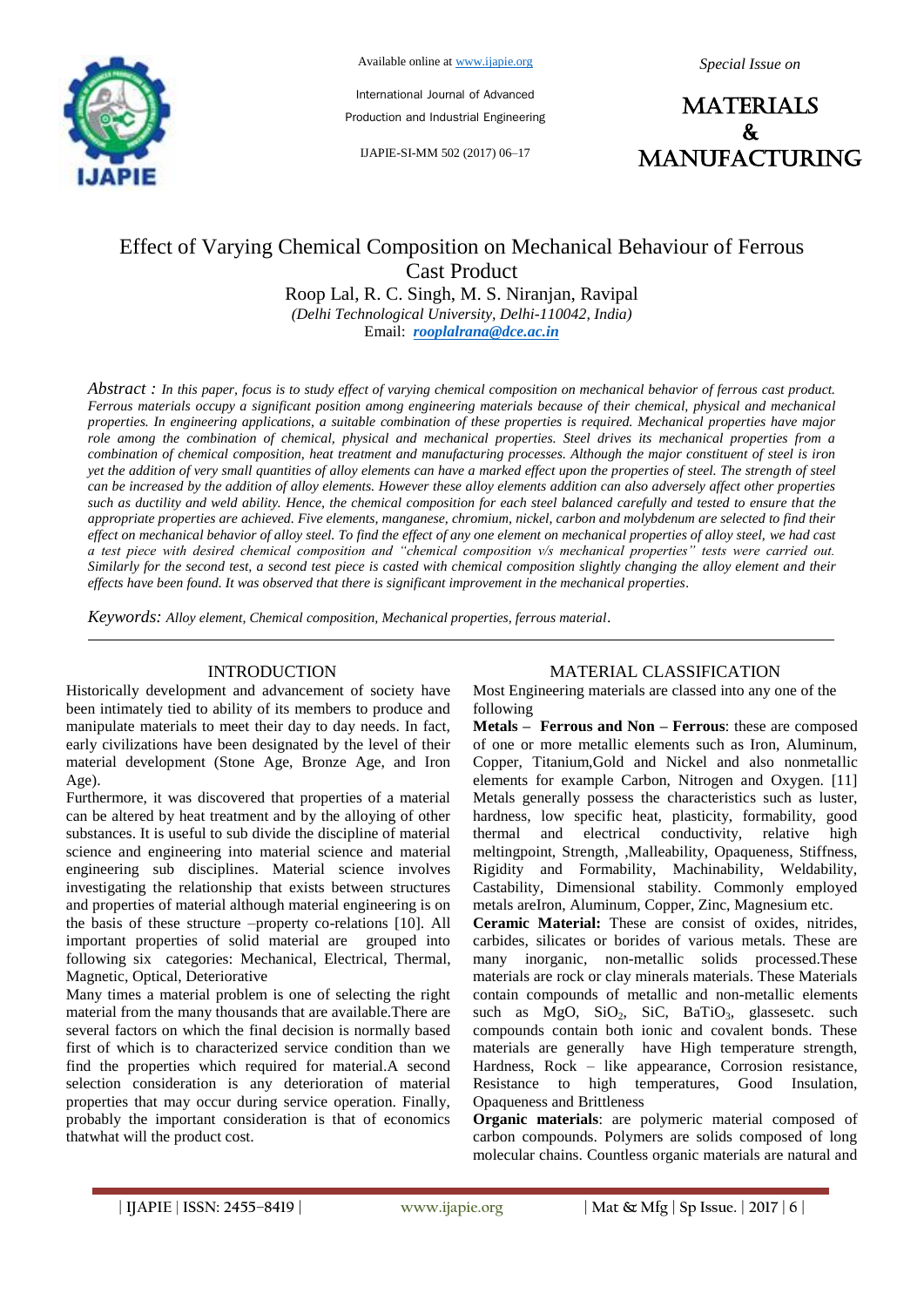synthetic or manufactured and based chemically on carbon. These have Poor resistance to temperature, Not dimensionally stable, Poor conductors of heat and electricity, Ductile, Light weight, Combustible. Adhesives, Plastics, Paper, Explosives, Fuels, Woods, Textiles, Rubber and Paints are examples of Organic materials.

**Polymer** include plastic and rubber materials. Many of them are organic compounds that are chemically based on hydrogen, carbon, and other non-metallic elements: furthermore, they have very large molecular structures. Polymers materials typically have low densities and extremely flexible.

**Composites**: These materials consist of more than one material type. Fiber – glass is a familiar example, in which glass fibers are embedded within a polymeric material. A composite is designed to display a combination of the best characteristics of each of the components materials. Fiberglass acquires strength from the glass and flexibility from the polymer.

**Semiconductors:** These have electrical properties that are intermediate between the electrical conductors and insulators. Furthermore, the electrical characteristics of these materials are extremely sensitive to the presence of minute concentrations of impurity atoms, whose concentrations may be controlled over very small special regions. These have made possible the advent of integrated circuitry that has totally revolutionized the electronics and computer industries. Engineering requirement of a material mean as what is expected from the material so that the same can be successfully used for making engineering components such crankshaft, spanner etc. When an engineer thinks of deciding and fabricating an engineering part, he goes on to search of that material which possesses such properties as will permit the components part to perform its functions successfully while in use. For example, one may select high speed steel for making a milling cutter or a power hack saw blade. Materials are required for Service, Fabrication and Economic.

#### **Ferrous Materials**

Due to their extensive use,ferrous materials are very important in the society. Widespread the broad use of alloy is accounted by thefactors that Iron containing compounds exists in major quantity in the earth's crust. By using relatively economical extraction refining, alloying and fabrication techniques metallic irons and alloy may be produced. Ferrous materials have a wide range of mechanical and physical properties. Susceptibility to the corrosion is main disadvantage of ferrous materials.

**Pig iron**: is originated in the early days by iron ore reduction. The method of pig casting in sand beds has been largely superseded by the pig casting machines. In cupola Furnace pig iron is refined then various grades of cast iron are produced. From pig iron various steel making process are used such as Bessemer, open–hearth etc.

**Wrought Iron**: Mechanical Mixture of very pure iron and silicate slag is called wrought iron. It is a ferrous material. Uses of wrought iron are in building construction, public works, industrial, road and marine and others such as gas collection hoods, handling equipment, cooling tower and spray pond piping. Manufacturing of wrought iron is done by pudding process and ton's process.

**Grey Cast Iron:** Basically it is an alloy of carbon and silicon with iron. It is readily casted into a desired shape in sand mold. It contains 2.5-3.8% C, 1.1-2.8%Si, 0.4-1%Mn, 0.15% P and 0.10% S. It has high fluidity hence, it can be casted into a complex shapes and thin sections.

**Malleable Cast Iron**: It can be hammered and rolled to obtain different shapes. Malleable cast iron has 2-3%C, 0.3- 1.3% Si, 0.2-0.6%Mn, approx. 0.15%P and 0.10 % S. It is used for manufacturing of Automotive crank shaft, sprocket, rear axle housing, Gear case, Automotive industryrail road, Agricultural implements, Electrical line hardware, Conveyor chain links and truck axle assembly parts.

**Nodular cast iron**: possesses damping capacity intermediate between cast iron and steel. It possesses excellent cast ability and wear resistance.Ductile cast iron or nodular cast iron contains 3.2%-4.2%C,1.1-3.5%Si, 0.3-0.8% Mn,approx. 0.08% P and 0.02% S. It is used for manufacturing of Pipes, pumps and compressors, valves and fittings, pumps and compressors, construction machinery, parts of tractors, power transmission equipment, internal combustion engines parts, Paper industries machinery.

**STEELS :** An alloy of iron and carbon is called steel.

**Plain carbon Steel:** An alloy of iron and carbon is plain carbon steel. It is different from cast iron as regards the percentage of carbon. Carbon steel contains from 0.10% - 1.50 % carbon whereas cast iron contains from 1.82 %– 4.82 %, carbon classification of carbon steel may be as low carbon steel , medium carbon steel and high carbon steel .

**Low carbon steel or Mild steel**: may be classified as Dead mild steel has carbon percentage from 0.05 - 0.15 %. It has tensile strength approx.  $390 \text{ N/mm}^2$  and hardness ; approx.115 BHN. and Mild steel Mild steel containing 0.15 % -0.20% carbon, has tensile strength about  $420N/mm^2$  and hardness about 125 BHN.Mild steel containing 0.20 % - 0.30% carbon, has tensile strength about 555MPa and hardness about 140 BHN.

**Medium Carbon Steel:** It contains 0.30-0.45% carbon. The steel having 0.30-0.45% carbon has tensile strength of about 750N/mm<sup>2</sup> .They are used for making small and medium forgings axels, brake levers, wires and rods, connecting rods, spring clips, gear shafts. Steel containing 0.50 -0.55% Carbon has tensile strength approx.1000 N/mm<sup>2</sup> and are used for parts subjective to heavy shocks such as crank shafts, crank pins, railway coach axles and shafts.

**High carbon steel**: has Carbon 0.60 - 1.50 %.Steel Containing 0.6 - 0.75% carbon has tensile strength of 1230 N/mm<sup>2</sup> and hardness of 400-450 BHN and are used for making die blocks, clutch discs, plate punch and forging die, cushion rings, valve springs, etc.Containing  $0.75 \% - 0.8\%$ carbon, tensile strength approx. 1400 N/mm<sup>2</sup> and hardness approx. 450-500 BHN. These steels are used for making automobile clutch disc, shear blades, cold chisel, wrench, jaw, pneumatic drill bits, and wheels for railway services trains. Containing 0.8 % -0.9% carbon, High Carbon Steel has a tensile strength approx. 660 N/mm<sup>2</sup> and hardness 550 BHN. These steels are used for manufacturing shear blades, pins,spring, punch and keys etc. Containing 1 % - 1.1% carbon, high carbon steel are applicable for mandrels, railway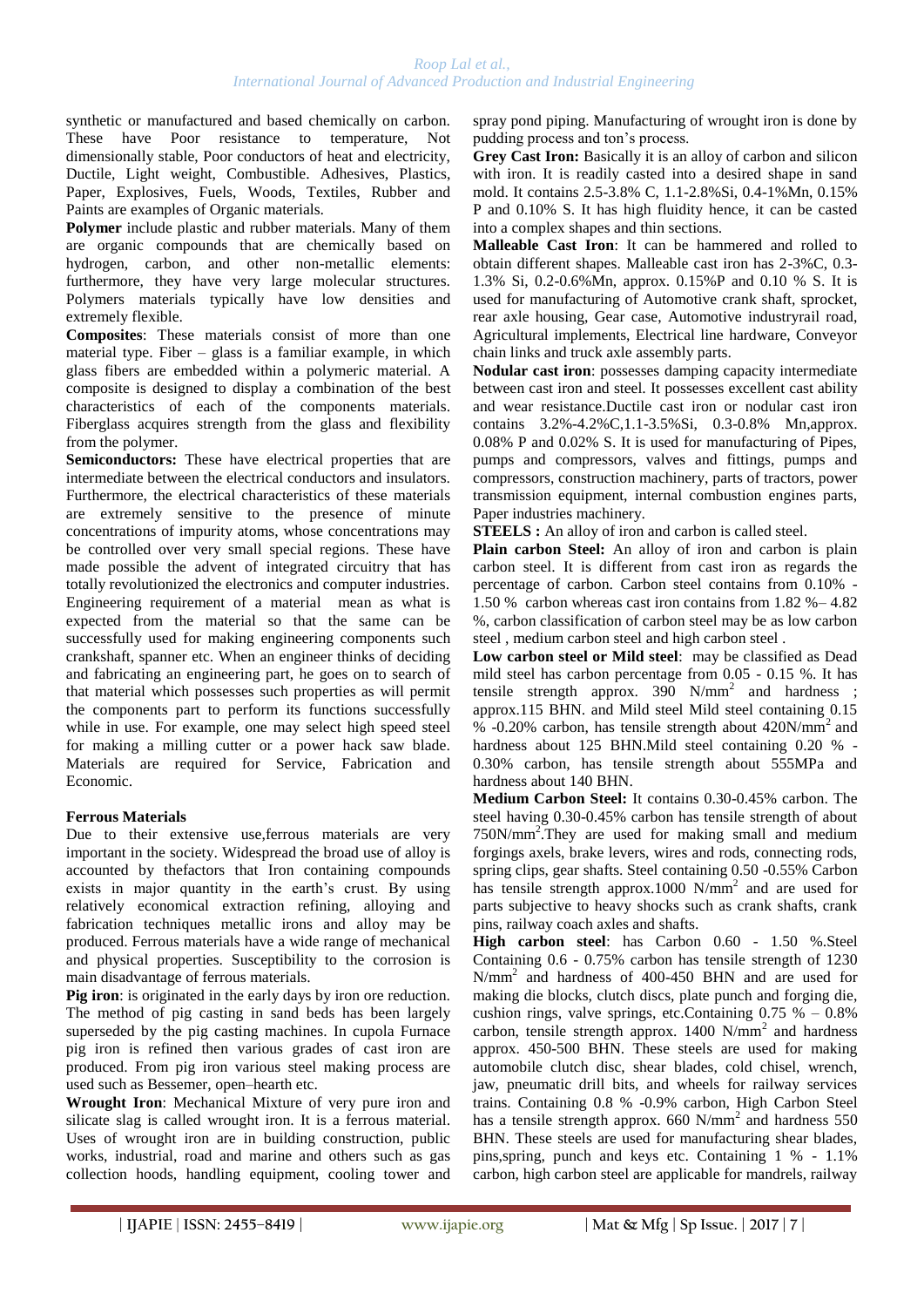springs, machine tools. Containing 1.1 % – 1.2% carbon, high carbon steel are applicable for knives, twist drills and taps. Containing 1.2 % - 1.3% carbon, high carbon steel are applicable for reamers, files, metals cutting tools etc. Containing 1.3 % - 1.5% carbon, high carbon steel are applicable for metal cutting saws, wire drawing dies, tools for turning chilled iron etc.

**Alloy Steel:** is considered to be alloy steel when the maximum of the range given for the content of alloying elements exceeds one or more of the following limits: Mn1.65%, Si 0.60%, Cu0.60% Or in which a definite range or a definite maximum quantity of any of the following elements is specified or required within the recognized filed of constructional alloy steels: Al, B, Cr, up to 3.99%, Co, Mo, Ni, Ti, W, V, or any other alloying elements added to obtain a desired alloying effects.

## OBJECTIVE DESCRIPTION

In this paper, the problem is to find the effect of varying chemical composition on mechanical behavior of ferrous cast product.

To solve the problem, selected five important alloy element for composition of alloy steel from the available process and taken practical data for the :

- Effect of manganese percentage change in casting of steel while rest elements of composition remain same during process.
- Effect of chromium percentage change in casting of steel while rest elements of composition remain same during process.
- Effect of nickel percentage change in casting of steel while rest elements of composition remain same during process.
- Effect of carbon percentage change in casting of steel while rest elements of composition remain same during process.
- Effect of Molybdenum percentage change in casting of steel while rest elements of composition remain same during process.

## The practical data taken and analyzed.

The above data had been taken after close observation on casting processes of steel castings in manufacturing unit of defense. Data taken from running process and used to solve the problem. Hence description of process is necessary which is given below in fig 1.

## *MATERIAL SELECTION*

Since Observation has been taken from a running Process of a defense Manufacturing Unit, Hence, material is taken according to design and strength as per customer's requirement. Main customers are Air force, Navy and Army. According to the requirement, a NC: TC (notification criteria for test certificate)has been prepared for each product.

#### **NC:TC (notification criterion for test certificate**) *PREPARATION*

As per requirement NC:TC is made, it is written document which shows chemical composition, heat

treatment and all other processing conditions to be followed.

## *PATTERN MAKING*

It is actual replica of cylindrical circular bar which we have casted for various mechanical strength tests.



## **Fig. 1 Shows flow chart of ferrous casting**

## *MANUFACTURING OF MOULD*

There are different methods to make the mould for different casting. For heavy casting, for running mass production sand mould are generally used in this manufacturing unit.



Fig. 2 Mould making process [15]

*MELTING*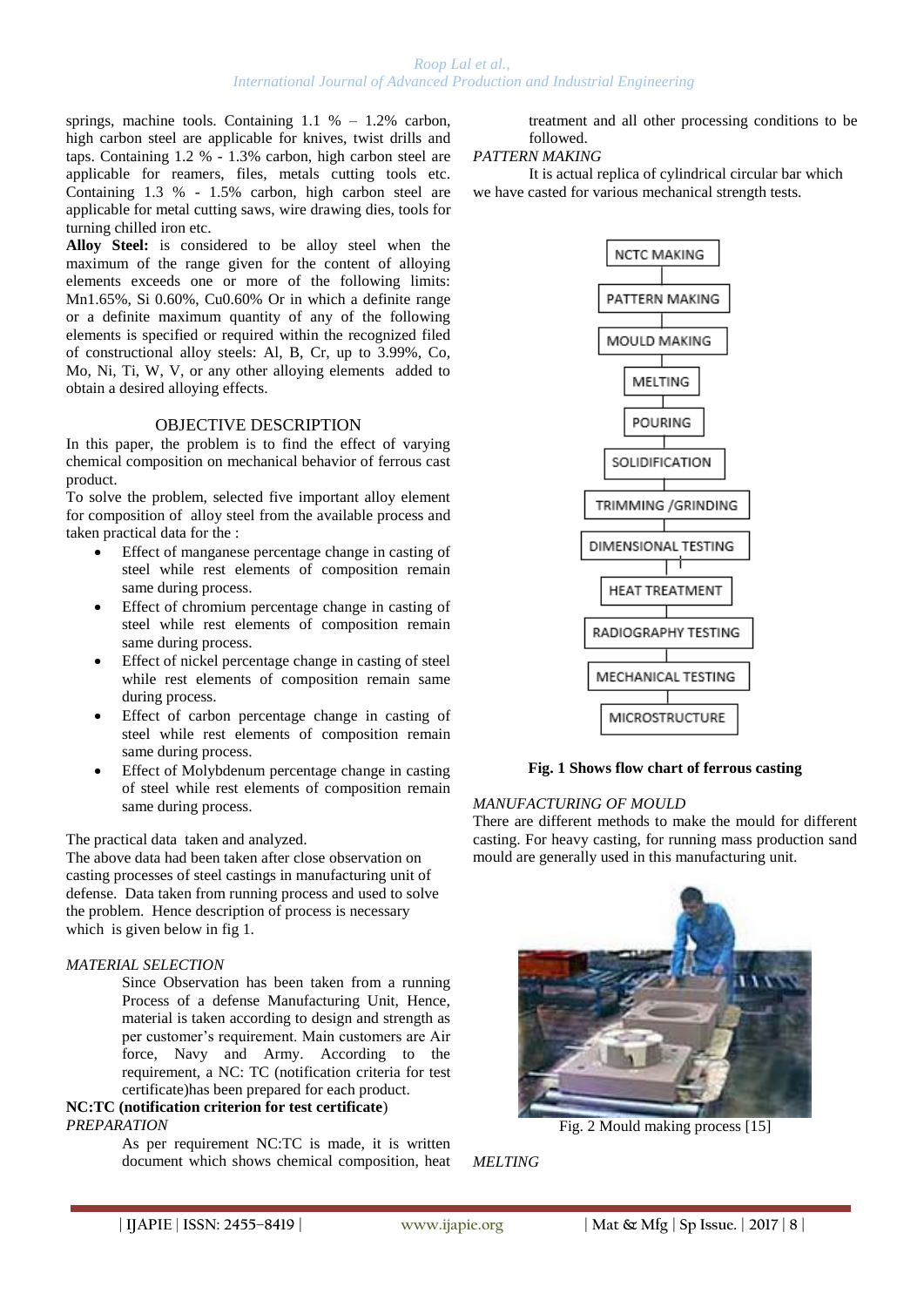Melting is the major factor after the mould preparation, it defines the characteristics of product. There are a number of furnaces available for melting the alloys in foundry such as cupola, rotary furnace, open hearth furnace and pit furnace etc. choice of furnace depends on the amount and type of alloy being melted. For melting of cast iron, a cupola furnace in its various forms is used. It has lower initial cost and lower melting cost. But In this manufacturing unit, electric arc open hearth furnace and induction open hearth furnace are used.

#### *ELECTRIC ARC OPEN HEARTH FURNACE:*

Due to heavy steel casting, in this manufacturing unit electric arc open hearth furnace is used. Electric arc open hearth furnace is very suitable for ferrous materials. This furnace draws an electric arc that rapidly heats and melts the charge material. The bowl – shaped bottom of the furnace, called the hearth. It is lined with refractory bricks and granular refractory material. From electric arc to charged metal, the heat is transferred directly. The electric arc hearth furnace has a tilting mechanism allowing it to be forward for material tapping or backward for deslaging.



Fig. 3 Electric arc furnace [11]

#### *INDUCTION OPEN HEARTH FURNACE*

This furnace is used for all types of material. The main advantage being that the heat source is isolated from the charge, slag and flux get the necessary heat directly from the charge instead of the heat source. In this furnace, high frequencies help in stirring the molten metal and thus help in using the metal swarf. With this furnace, better control of temperature and composition can be achieved. The main advantages of this furnace are: Compact installation, Natural stirring, Higher yield, Faster start up, Cleaner melting

After selecting the furnace, the charge calculation is done and then furnace is charged with metal. Now furnace is started. First of all, slag is taken out from the top of furnace then sample is taken out for spectro. After spectro checking composition of metals is known. According to the metal composition, mixing is done in lower quantity after proper mixing again sample is taken for spectro checking and again mixing is done.In the same manner about four samples are taken then final composition is received.



Fig. 4: Furnace [15]

## *POURING*

After melting, pouring is done in mold by the ladle.Molten metal is poured into the mold by ladle. The molten metal from the furnace is tapped into the ladle at requisite interval. There are different sides of ladle depending on the amount of metal. Ladles range between 50 kg to 30 tons.



Fig. 5: Pouring[15]

## *SOLIDFICATION and COOLING AT ROOM TEMPERATURE / QUENCHING*

Solidification is the very important part of process, because it prevents the defect of casting and provides the different beneficial characteristics to casting. According NC: TC (Process Plan) after pouring at requisite time, mold is opened. Casting is cooled at room temperature OR Quenching is done.



Fig.6: Water quenching[15]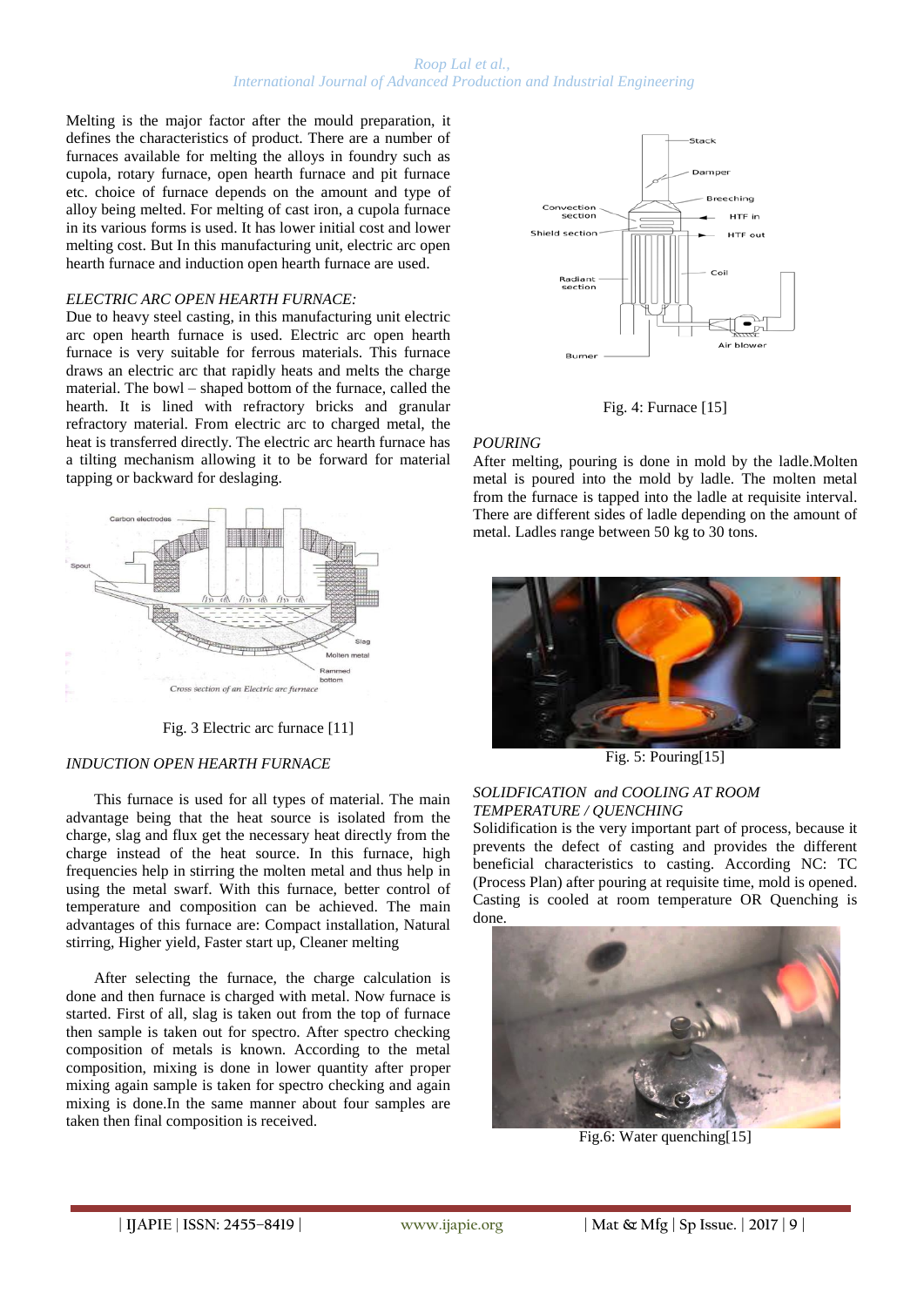## *TRIMMING / GRINDING*

In casting Process due to riser, runner, gate and allowances access material occurs at the casting renewing from mould. Hence, to give proper size and proper dimensions trimming / grinding is required.



Fig. 7 Trimming and grinding[15]

## *DIMENSIONAL TESTING*

After training and grinding, dimensional measuring is done to remove the extra material and to give proper size.



Fig. 8: Dimensional Testing [15]

#### *HEAT TREATMENT*

In heat treatment, a define temperature is given and maintained for define interval. Also cooling is done at necessary rate to obtain desired properties associated which change in nature of size and distribution of micro constituents.

#### *RADIOGRAPHY TESTING*

The purpose of radiography is to detect the defectswhich affect the mechanical properties as well as other characteristics of materials. Defects detected by the radiography may be- Blow holes, Gas inclusion, Shrinkage, Sand inclusion, Foreign particle inclusion, Cavity Radiography is the technique based upon the exposing the components to short wave length radiation in inform of X-Rays or Gamma Rays. In radiography process, radiography plates are exposed with casting products. These radiography plates (such as negative of photo graphs) are processed and

then check in front of illuminator. During checking at illuminator defects are detected.

## *MECHANICAL TESTING*

Castings free from defects detected in radiography are tested mechanically. These tests are such as : Tensile tests, Hardness test, Impact tests, Bend tests, Fatigue test and Creep test.

#### *MICRO STRUCTURE TEST*

After checking of mechanical testing, microstructure test is also done.



Fig. 9 Microstructure testing[15]

## RESULTS AND DISCUSSIONS

*Effect of Manganese in alloy steel :* More than 1.65% manganese is considered in alloy steel group. Manganese is added in the range of 1.65 -1.90% to improve the strength, Hardness, Workability, Yield Strength Manganese lowers ductility and weldability. Such an improvement in properties of steel is obtain at almost no extra cost or at marginal increase in cost as manganese is expensive element.

*Observation***:** If base elements of a steel alloy are such as C –0.26 % , Si- 0.43% , S-0.006%, P-0.007% With Chemical Composition given above an observation for change in percentage of Manganese vs YieldStrength has been taken and shown in table 5.1.

#### **Table 1-** Manganese vs Yield Strength

| <b>SAMPLE NO.</b> | $%$ OF<br><b>MANGANESE</b> | YEILD<br><b>STRENGTH</b> |
|-------------------|----------------------------|--------------------------|
|                   | 1.08                       | 28.55 PSI                |
| 2.                | 1.11                       | 28.95 PSI                |
| 3                 | 1.23                       | 30.15 PSI                |
|                   | 1.276                      | 34.18 PSI                |
|                   | 1.329                      | 38.15 PSI                |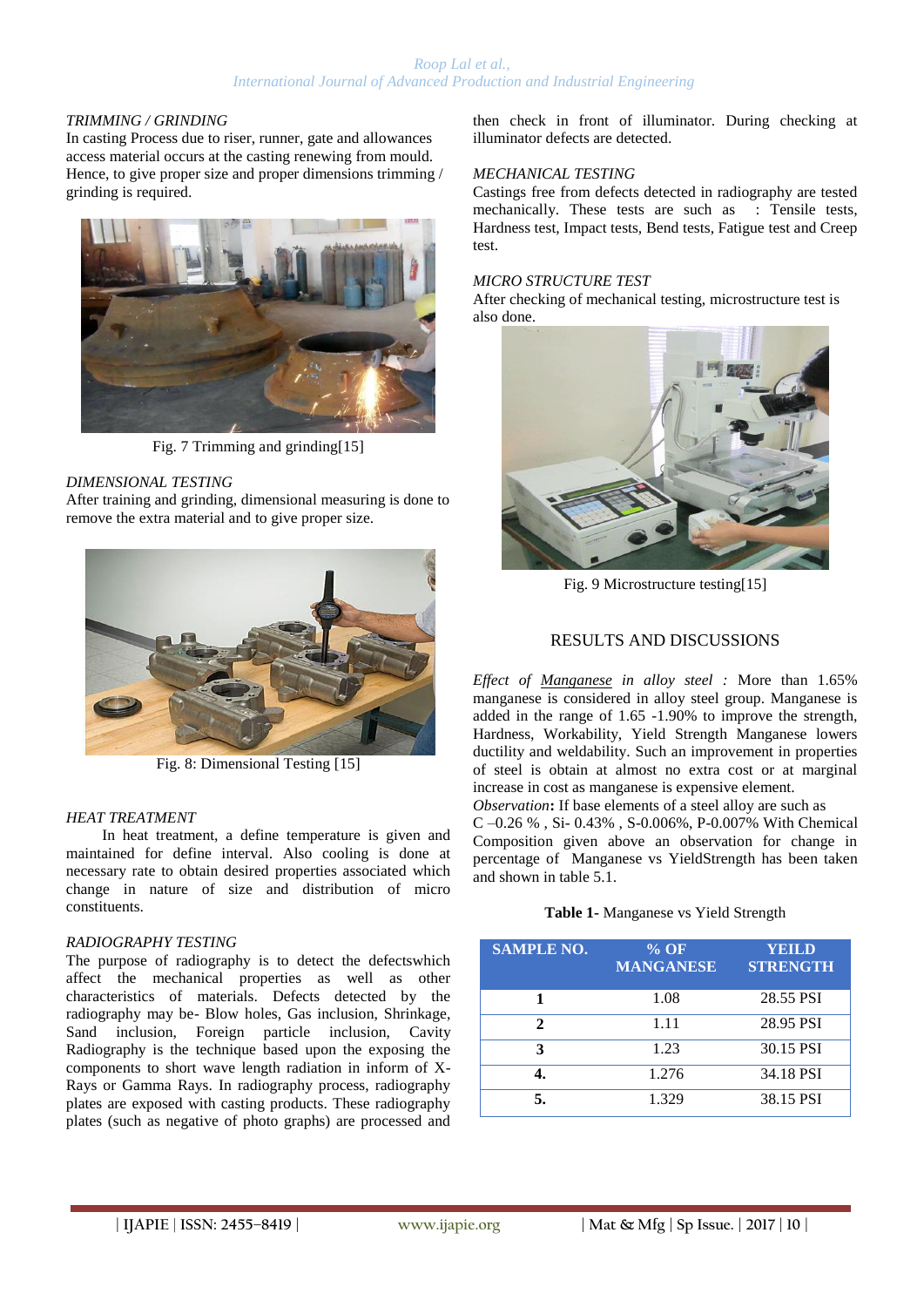

**Fig. 10:** Manganese vs Yield Strength



**Fig. 11:** Manganese vs Yield Strength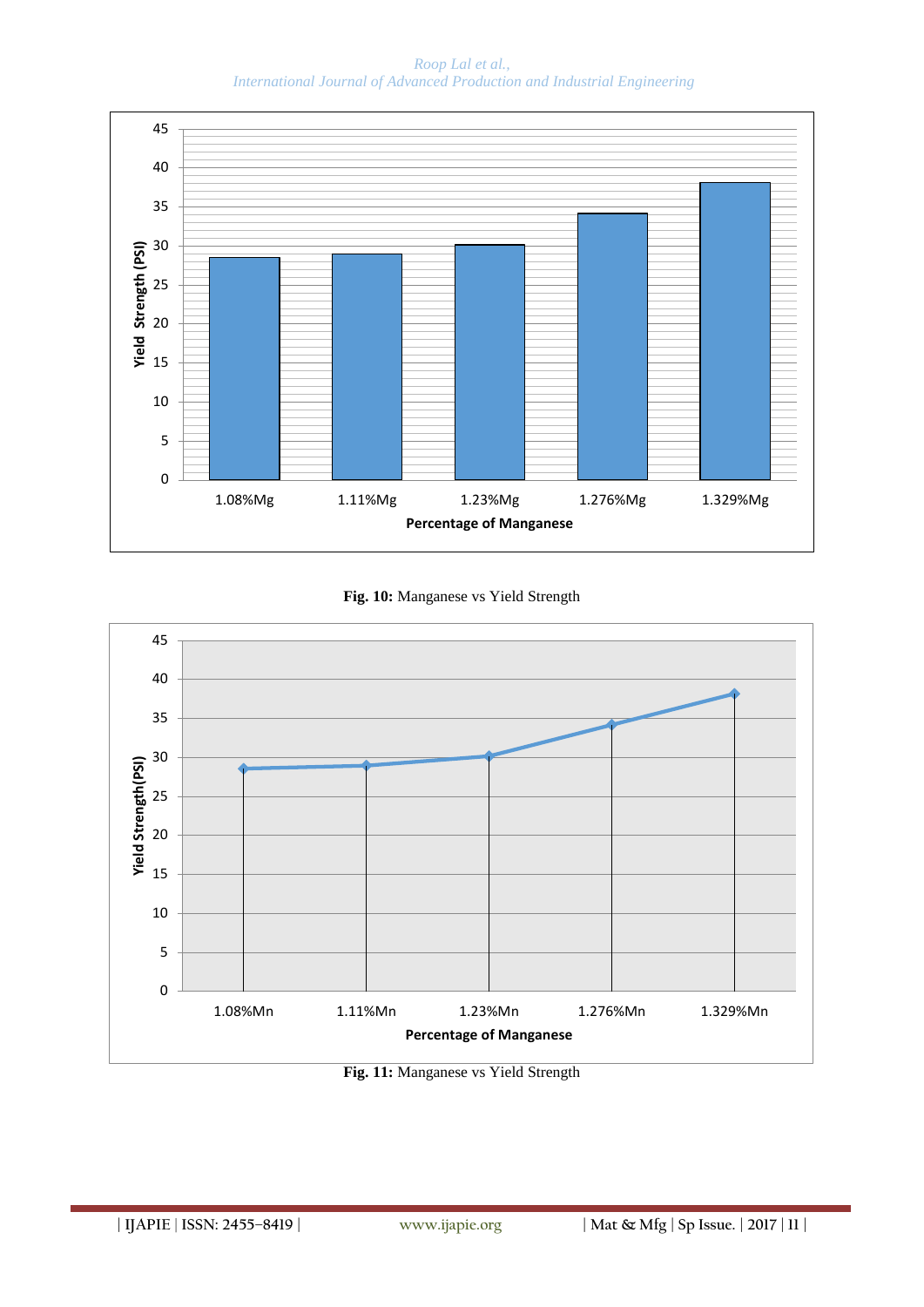

**Fig. 12**: Chromium vs Ultimate Tensile Strength



**Fig. 13:** Chromium vs Ultimate Tensile Strength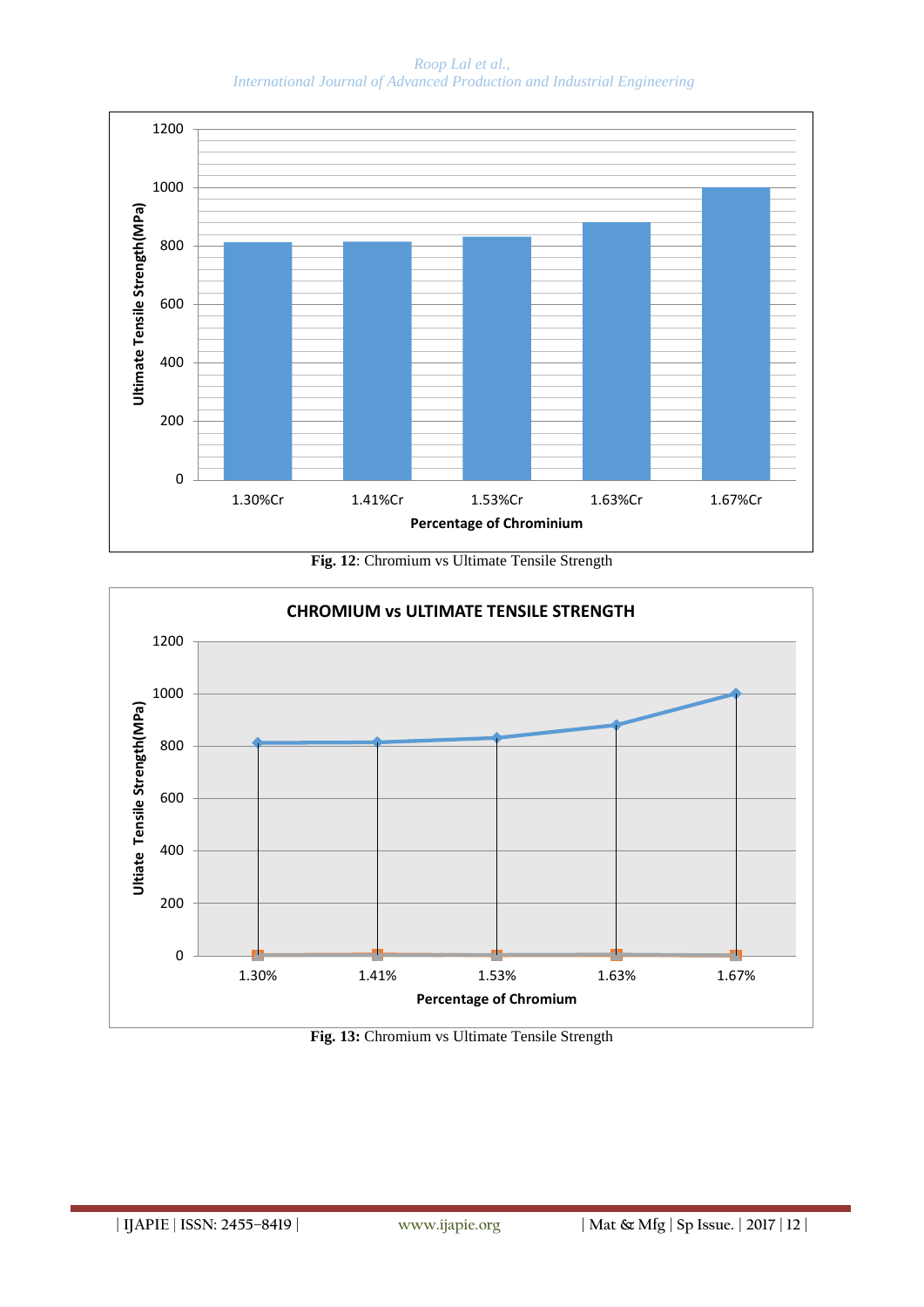

**Fig. 14**: Nickel vs Ultimate Tensile Strength



**Fig. 15:** Nickel vs Ultimate Tensile Strength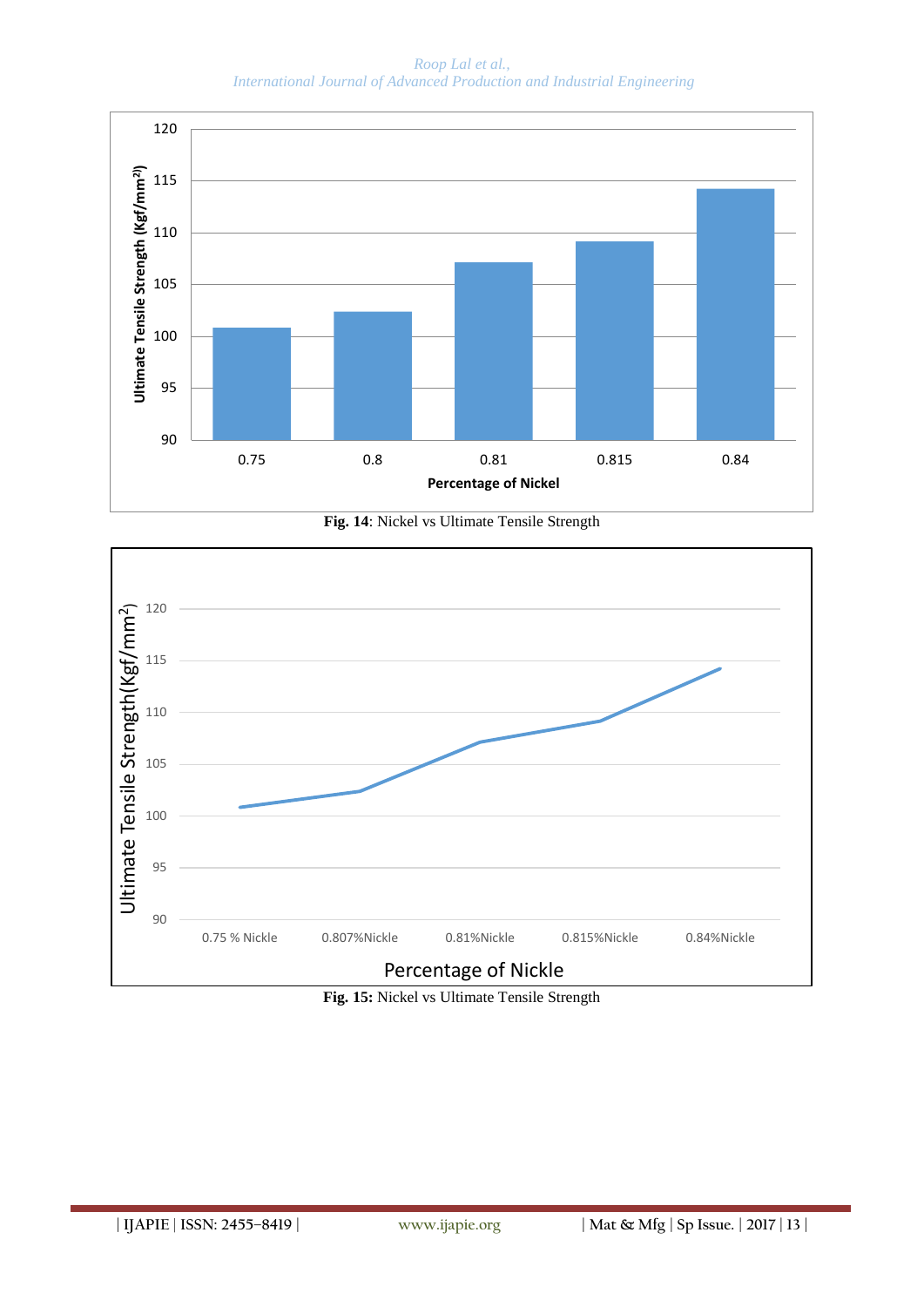





**Fig. 17:** Carbon vs Ultimate Tensile Strength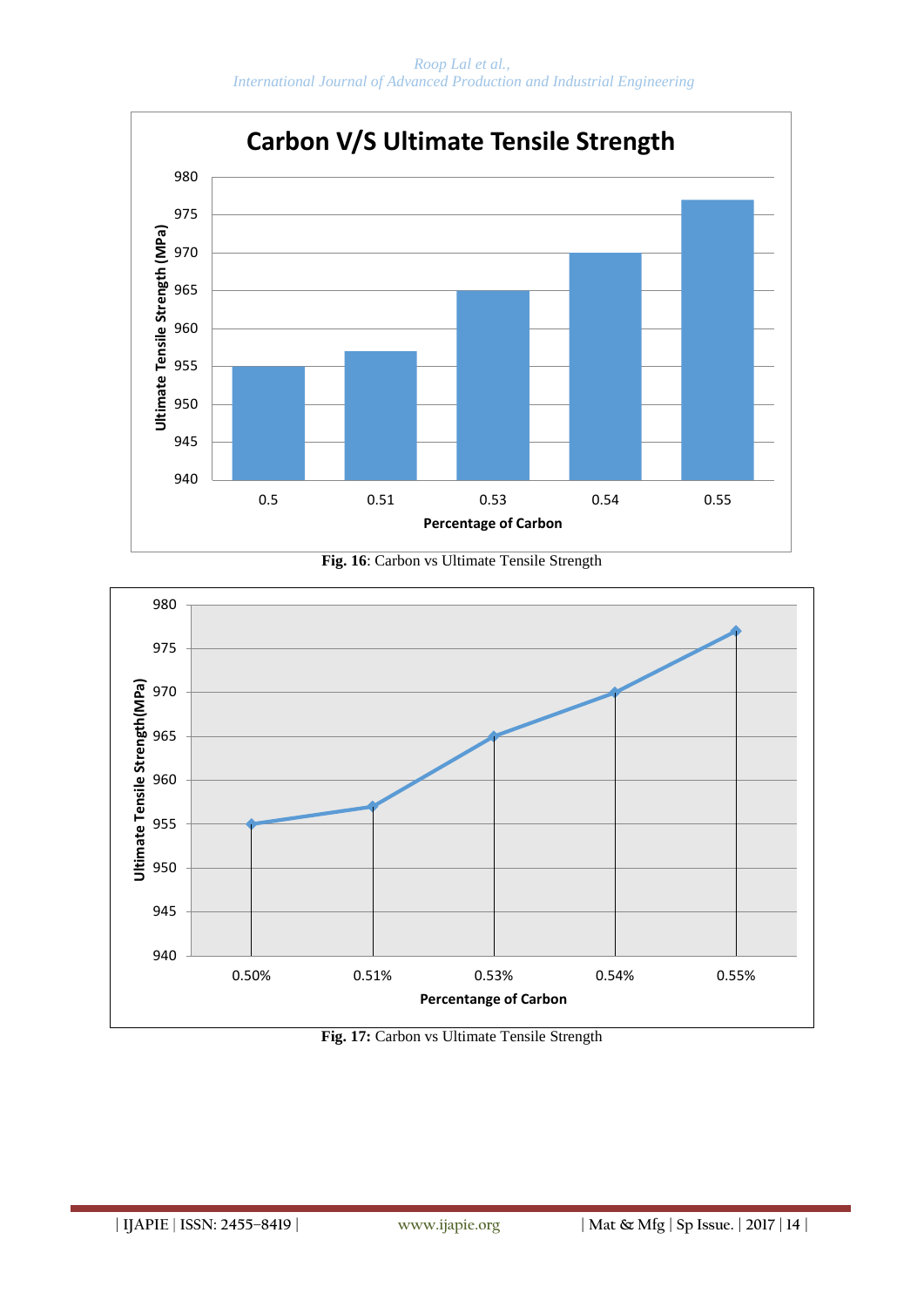





**Fig. 19:** Molybdenum vs Ultimate Tensile Strength

*Effect of chromium In Alloy Steel* Addition of chromium increases: Tensile strength, Hardness and Ultimate Tensile Strength.

**Observation:** If Base Elements of a steel alloy are such as C –0.29% , Si- 0.30%, Mn-0.67% S-0.012%, P-0.018%, Ni-1.56%, Mo-0.22% and V-0.12% With Chemical Composition given above an observation for change in percentage of **Chromium vs Ultimate Tensile** 

**Strength** has been taken as shown in table 5.2.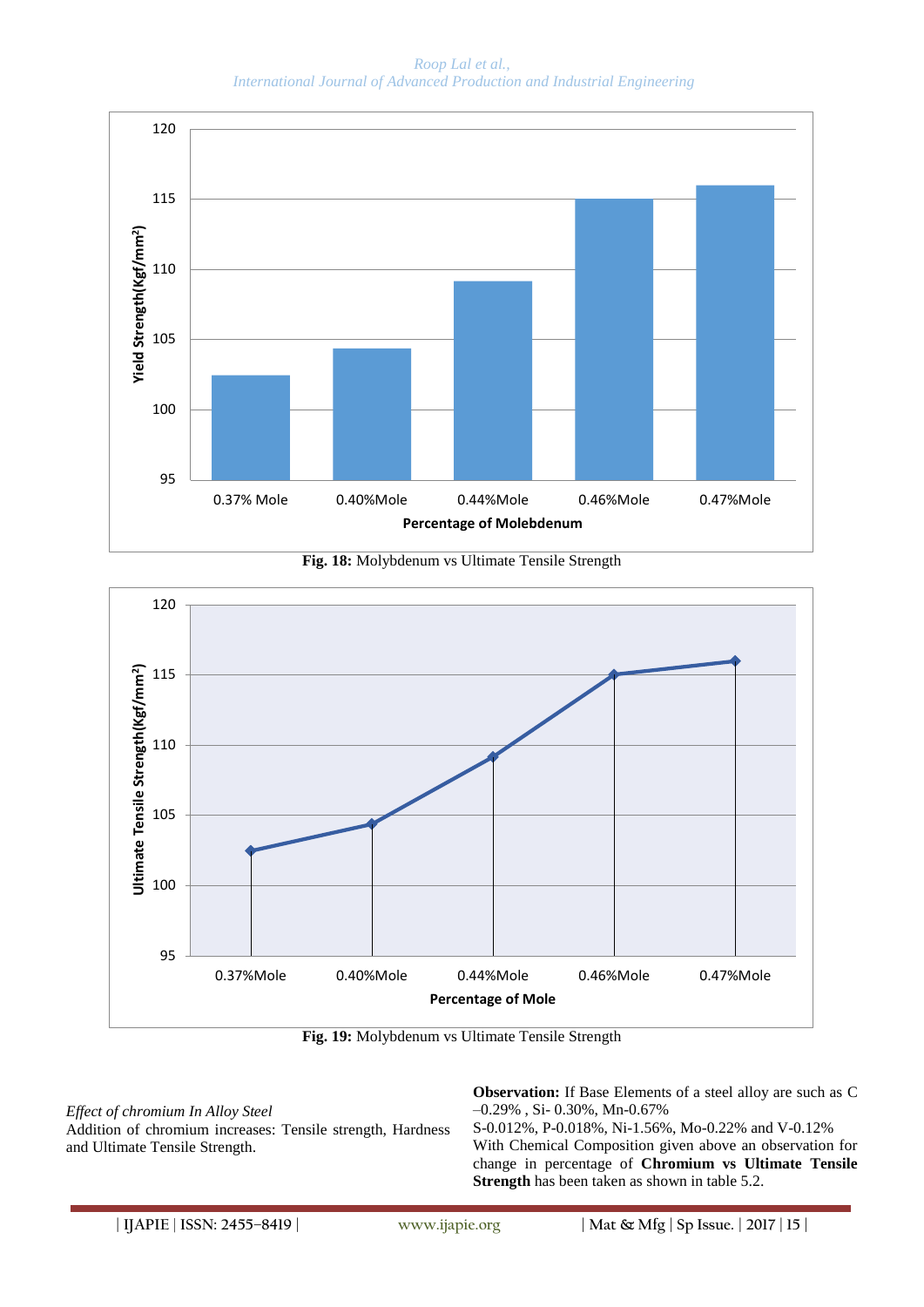| Sample No. | $%$ Of Cr | <b>Ultimate Tensile</b><br><b>Strength</b> |
|------------|-----------|--------------------------------------------|
|            | 1.30      | 813 MPa                                    |
| 2.         | 1.41      | 815MPa                                     |
|            | 1.53      | 832 MPa                                    |
|            | 1.63      | 881 MPa                                    |
|            | 1.67      | 1001 MPa                                   |

#### **Table 2-**Chromium vs Ultimate Tensile Strength

## *Effect of Nickel in Alloy steel*

Addition of nickel in alloys, as compared to plane carbon steel, are characterized by

 Higher tensile strength, Higher toughness values, Improved fatigue strength, Improved impact resistance, Improved shear strength

**Observation:**If Base Elements of a steel alloy are such as C –0.32% , Si- 0.28%, Mg-1.35%, S-0.009%, P-0.024%, Cr-0.62%, Mo-0.41% .

With Chemical Composition given above an observation for change in percentage of Nickel vs Ultimate Tensile Strength has been taken as shown in table 5.3.

| <b>Sample No</b> | % Nickel | <b>UTS</b>          |
|------------------|----------|---------------------|
|                  | 0.75     | 100.85 Kgf / $mm^2$ |
| 2                | 0.807    | 102.39 Kgf / $mm^2$ |
| 3                | 0.81     | 107.15 Kgf / $mm^2$ |
|                  | 0.815    | 109.17 Kgf / $mm^2$ |
|                  | 0.84     | 114.24 Kgf / $mm2$  |

#### **Table 3-**Nickel vs Ultimate Tensile Strength

#### *Effect of Carbon in Alloy Steel*

In alloy steel carbon contents effects the: Machine ability, Melting point, Tensile strength, Hardness

*Observation:*If Base Elements of a steel alloy are such as Si-0.25%, Mn-0.81%, S-0.007%,

P-0.016%, Ni-0.020%, Cr-0.087%, Mo-0.01%, V- 0.005% With this Chemical Composition an observation for change in percentage of Carbon vs Ultimate Tensile Strength has been taken as shown in table 4.

## **Table 4-**Carbon vs Ultimate Tensile Strength

| <b>Sample No.</b> | % Carbon | <b>UTS</b> |
|-------------------|----------|------------|
|                   | 0.50     | 955 MPa    |
| 2                 | 0.51     | 957 MPa    |
| 3                 | 0.53     | 965 MPa    |
|                   | 0.54     | 970 MPa    |
|                   | 0.55     | 977 MPa    |

#### *Effect of Molybdenum in alloy Steel*

By addition of molybdenum, these properties of steel alloy can be significantly improves: Harden ability, Ductility, Toughness, Temperature properties and Tensile Strength *Observation:* If Base Elements of a steel alloy are such as C –0.33%, Si- 0.20%, Mg-1.34%, S-0.016%, P-0.030%, Ni-1.08% , Cr-0.75% With this Chemical Composition as given above an observation for change in percentage of **Molybdenum vs Ultimate Tensile Strength** has been taken and shown in table 5.

#### **Table 5 -**Molybdenum vs Tensile Strength

| <b>Sample</b><br>No. | % Molybdenum | <b>Ultimate Tensile</b><br><b>Strength</b> |
|----------------------|--------------|--------------------------------------------|
|                      | 0.37         | 102.47 $Kgf/mm^2$                          |
| 2                    | 0.40         | 104.38 $Kgf/mm^2$                          |
| 3                    | 0.44         | 109.16 $Kgf/mm^2$                          |
|                      | 0.469        | 115.03 $Kgf/mm^2$                          |
|                      | 0.47         | 115.99 $Kgf/mm^2$                          |

## **CONCLUSIONS**

The Present Study shows the effect of varying percentage of individual alloying elements on mechanical behavior of cast steel. In this study,the effects of individual percentage of alloy element varied keeping the constant percentage of rest of otherelements in composition.

- 1. In Study of alloy element manganese with chemical composition (C-.26%, Si-0.43%, Mn-1.08%, S-0.006%, P-0.007%) steel is casted. Yield Strength has been found 28.55 TSI. It has been observed that as the percentage of manganese increases, yield strengthincreases.
- 2. In study of alloy element chromium with chemical composition (C-0.29%, Si-0.30%, Mn-0.675%, S– 0.12%, P-0.018%, Ni-1.56 %, Cr-1.30%, Mo-0.22%,V-0.12%) steel is casted. The ultimate tensile strength (UTS) has been found 813 MPa. It has been observed that as the percentage of chromium increases,the ultimate tensile strength (UTS) also increases.
- 3. In the study of alloy element nickel with chemical composition (C-0.32%,Si -0.289% , Mn-1.356%, S-0.009, P-0.24%, Ni-0.75%, Cr-0.618%, Mo -0.41%) steel is casted. The results shows that theultimate tensile strength (UTS) has been found 100.85 kg force/mm<sup>2</sup> and UTS has been found increased on increase of percentage of nickel content.
- 4. In study of alloy element carbon with chemical composition (C-0.50%,Si -0.25%, Mn-0.81%, S- 0.007, P-0.016%, Ni-0.020%, Cr-0.087%, Mo-0.010%, V– 0.005%) steel is casted. The ultimate tensile strength (UTS) has been found 955MPa and found increased on increase of percentage of carbon content.
- 5. In study of alloy element molybdenum with chemical composition (C-0.33%,Si -0.20%, Mn-1.34%, S- 0.016, P-0.030%, Ni-1.08%, Cr-0.75%, Mo -0.37%) steel is casted. The ultimate tensile strength (UTS) has been